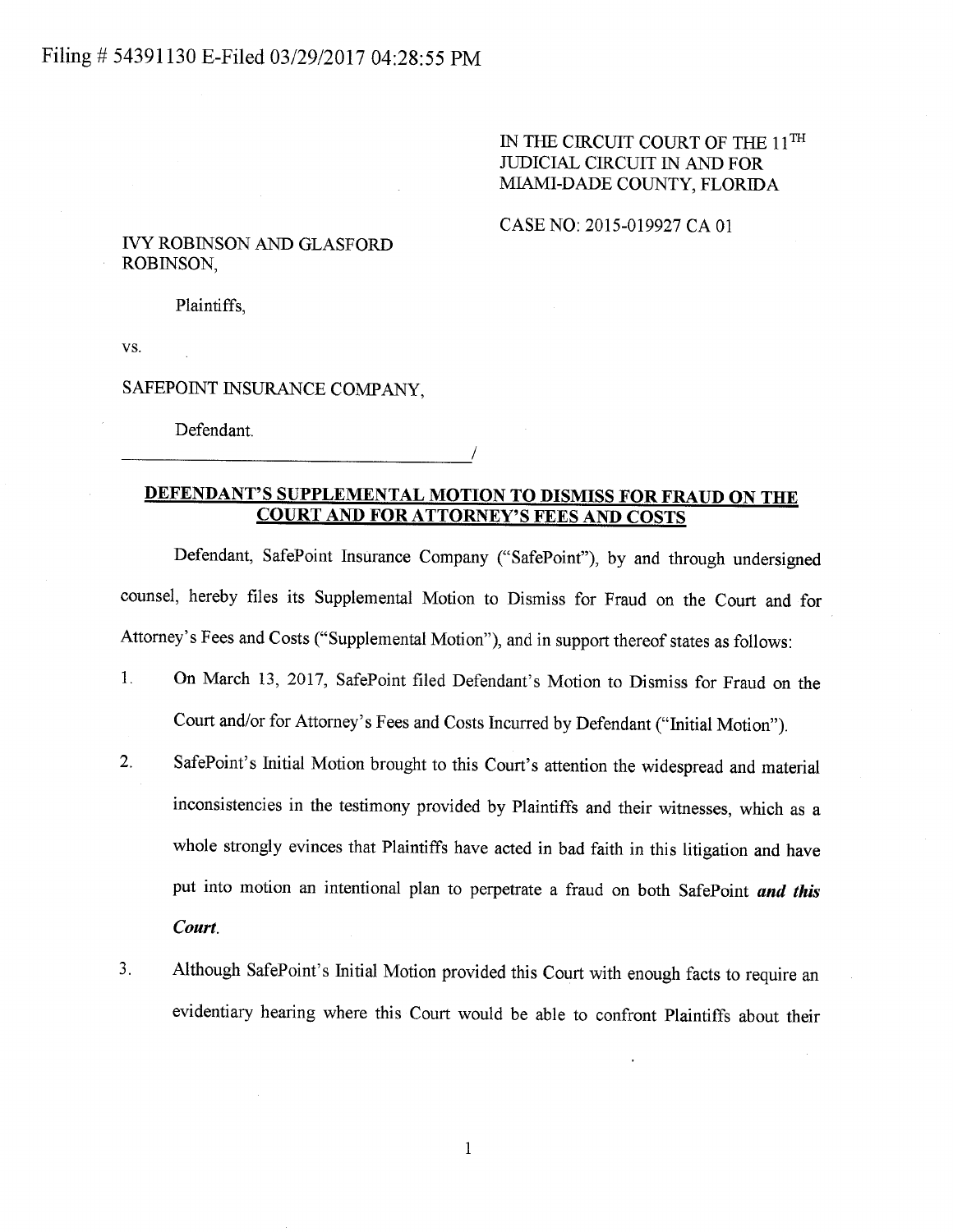materially inconsistent testimony, SafePoint now supplements its Initial Motion with this Supplemental Motion in order to provide the Court with recent evidence discovered by SafePoint that unequivocally demonstrates that Plaintiffs have acted in bad faith throughout this litigation and have set into motion a scheme to defraud SafePoint and this Court.

- 4 Specifically, SafePoint has uncovered Plaintiffs' mobile phone records that show that Plaintiffs were first contacted by All Insurance Restoration Services, Inc. ("AIRS") on March 30, 2015, 10 days before Plaintiffs' allegedly suffered water damage caused by a plumbing leak in the kitchen on April 9, 2015 (the date of loss). See Call Detail Records for Ivy Robinson's mobile phone,<sup>1</sup> attached hereto as Exhibit "A"; see also Interpreting Call Detail Records,<sup>2</sup> attached hereto as Exhibit "B."
- In fact, Plaintiffs' mobile phone records specifically and unequivocally demonstrate that Plaintiffs must have spoken with AIRS, and hatched this fraudulent plan, at least one week prior to allegedly suffering water damage caused by a plumbing leak in the kitchen on April 9, 2015. See Exhibit A. 5

 $1$  Plaintiff, Ivy Robinson, testified in deposition that her telephone number was 786-306-7186 and that her provider was T-Mobile. See deposition transcript of Ivy Robinson, p. 46:19-22 (the entire deposition transcript of Ivy Robinson will be filed under a separate Notice of Filing).

<sup>&</sup>lt;sup>2</sup> T-Mobile also provided a document that instructs how to interpret the Call Detail Records for Plaintifß' mobile phone.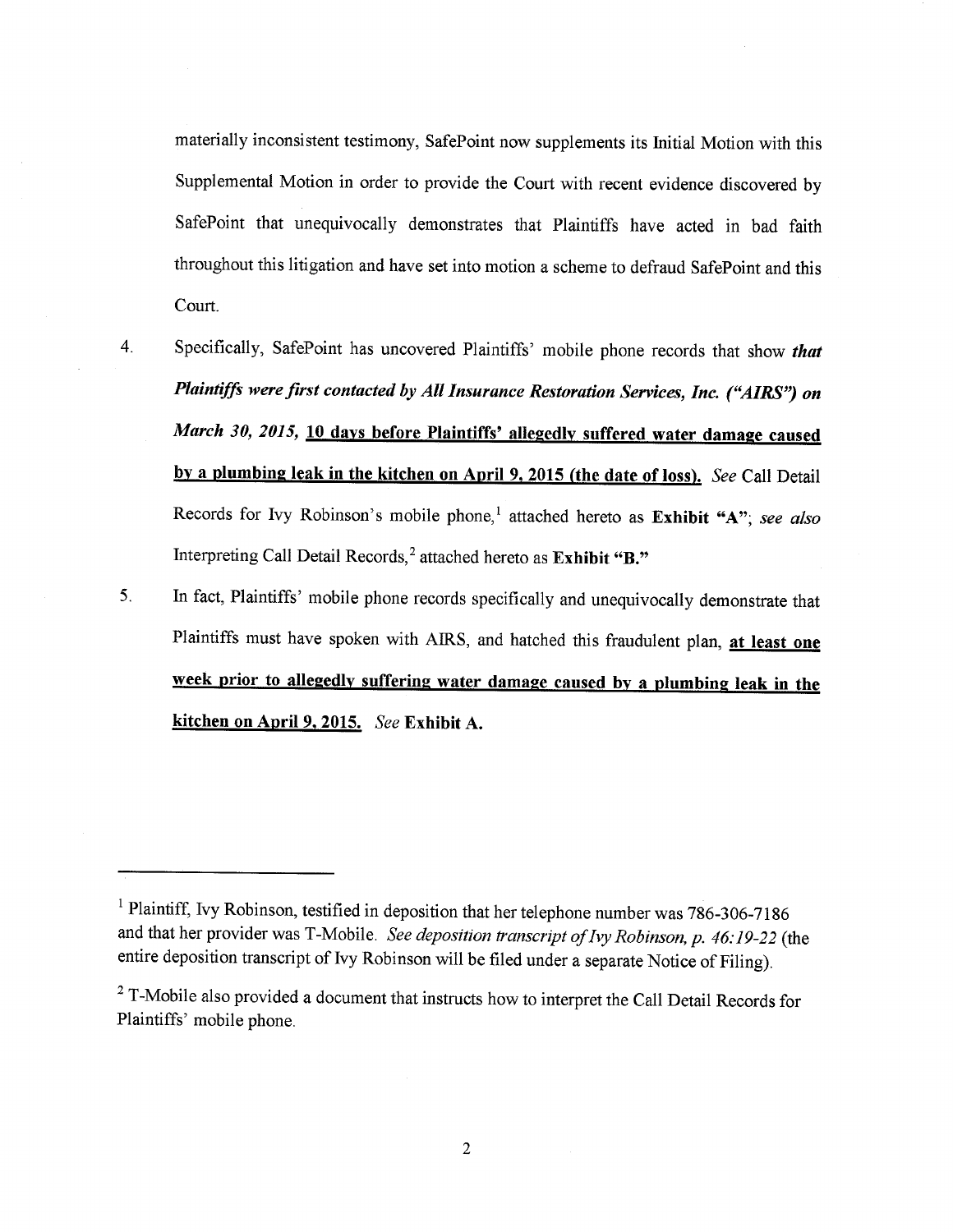- 6 Indeed, AIRS<sup>3</sup> left voicemail messages for Ivy Robinson on March 30, 2015<sup>4</sup> and March 31, 2015,<sup>5</sup> and Ivy Robinsons checked these voicemail messages on March 31, 2015.<sup>6</sup> See Exhibit A.
- 7 Then, Ivy Robinson picked up calls and actually spoke with AIRS on April 1, 2015,<sup>7</sup> eight days before the alleged date of loss, and again on April 13, 2015.<sup>8</sup> *See* Exhibit A.
- 8 Notably, Ivy Robinson never called AIRS, even after the alleged date of loss on April 9, 2015; AIRS initiated every last one of these phone calls. See Exhibit A.
- 9. There is only one reasonable explanation for AIRS to initiate contact with plaintiffs before Plaintiffs ever had any alleged water damage or any alleged pipe leak - AIRS sought out Plaintiffs as prospective clients to contrive false water damage claims in order to fraudulently recover money under Plaintiffs' homeowners insurance policy.
- It is particularly impossible for Plaintiffs or AIRS to offer any other reasonable explanation for this contact prior to the alleged date of loss because:  $(1)$  Ivy Robinson has already testified under oath that she was first put into contact with AIRS two days after the alleged date of loss when two men from AIRS showed up at Ivy Robinson's home, 10

<sup>&</sup>lt;sup>3</sup> The phone number listed on AIRS' website, 305-501-2770, placed all of these calls.

<sup>&</sup>lt;sup>4</sup> Exhibit "A" - p. 11 at 12:17:24 and 12:17:25 (last two rows).

<sup>&</sup>lt;sup>5</sup> Exhibit "A" – p. 14 at 15:44:37 and 15:44:38 (13<sup>th</sup> and 14<sup>th</sup> rows).

<sup>&</sup>lt;sup>6</sup> Exhibit "A" – p. 14 at 16:42:49 and 16:43:31 (19<sup>th</sup> and 21<sup>st</sup> rows).

<sup>&</sup>lt;sup>7</sup> Exhibit " $A$ " – p. 16 at 15:49:10 (7<sup>th</sup> row).

<sup>&</sup>lt;sup>8</sup> Exhibit "A" – p. 35 at 16:00:48 (3<sup>rd</sup> row).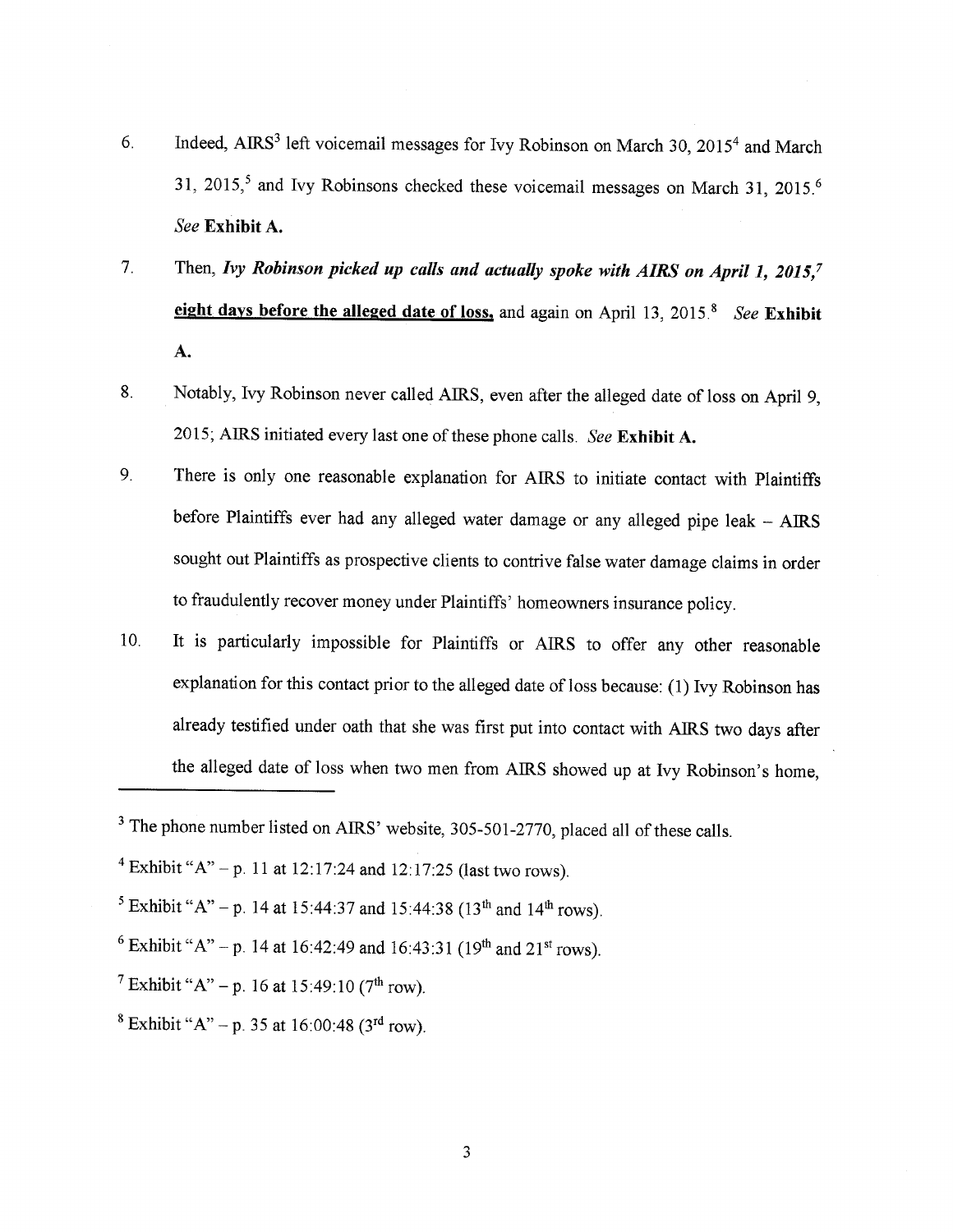which was the day after Ivy Robinson's public adjuster allegedly promised to send someone to make repairs, see deposition transcript of lvy Robinson, pp.  $51-69$ ; and  $(2)$ Clasford Robinson has already testified under oath<sup>9</sup> that he had no idea what company even came to his house to make repairs,  $10$  see deposition transcript of Clasford Robinson, p. 67.

- 11 In fact, Ivy Robinson's testimony that her public adjuster is the one that sent the two men from AIRS to Ivy Robinson's house two days after the alleged date of loss implicates this public adjuster as complicit in this fraudulent scheme.<sup>11</sup>
- $12.$ The only possible conclusion that can be reached based upon the unequivocal evidence provided in this Supplemental Motion is that Plaintiffs and AIRS, and possibly Plaintiffs' public adjuster and attorney, have conspired to fraudulently manufacture the instant claim and have continued to pursue this lawsuit in bad faith.

 $10$  The only possible reasonable explanation for the phone calls from AIRS would have been that Plaintiffs were friends with someone from AIRS. However, the deposition testimony in this mater demonstrates this is simply not true. See deposition transcripts of Ivy Robinson and Clasford Robinson (both filed under separate Notice of Filing). To the extent Plaintiffs now wish to claim a prior relationship with someone from AIRS in response to this Supplemental Motion, this Court should obviously ignore Plaintiffs' further lies and, at the very least, find that Plaintiffs' already unequivocally committed perjury by their prior statements that go to the heart of their claim, i.e., fraud on the court, and dismiss Plaintiffs' Complaint with prejudice, as well as award attomey's fees and costs to SafePoint for defending against this fraudulent claim.

<sup>11</sup> SafePoint requests that this Court explore all aspects of this fraudulent scheme during the evidentiary hearing necessitated by SafePoint's Initial Motion and Supplemental Motion, including whether Plaintiffs' public adjuster and Plaintiffs' attorney were actually complicit in this fraudulent scheme.

<sup>s</sup>The entire deposition transcript of Clasford Robinson will also be filed under a separate Notice of Filing.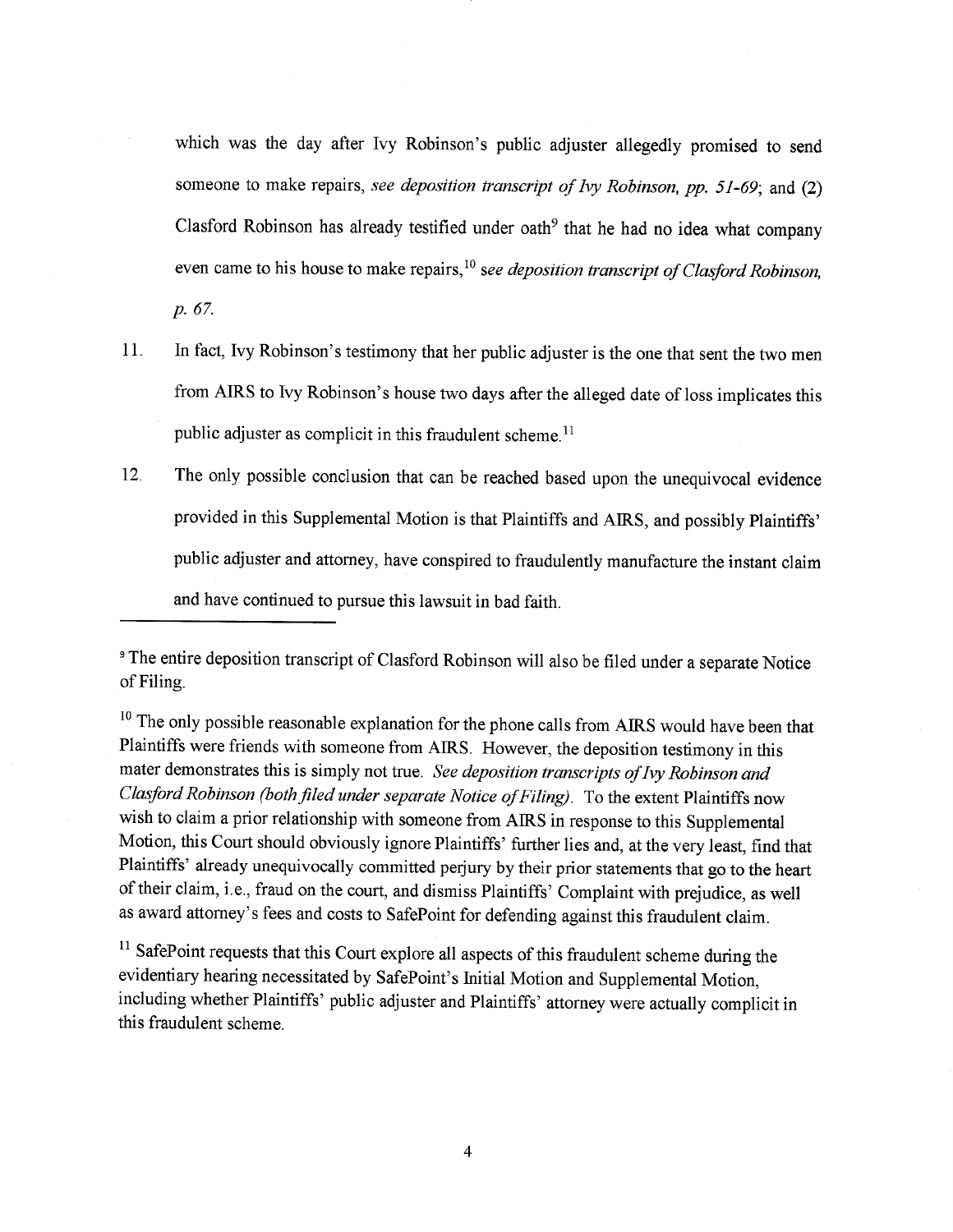- 13 Therefore, SafePoint requests that this Court hold an evidentiary hearing in order to confront Plaintiffs, AIRS, Plaintiffs' public adjuster, and Plaintiffs' attorney regarding their respective knowledge of and level of participation in this clearly fraudulent scheme, and their corresponding bad faith litigation tactics in continuing to pursue this clearly fraudulent lawsuit.
- 14. After hearing the relevant evidence, this Court will be left with the grave but inevitable impression that, at the very least, Plaintiffs and AIRS have committed a fraud on this Court, and, potentially, that this fraudulent scheme also includes Plaintiffs' public adjuster and Plaintiffs' attorney.
- 15 Accordingly, after considering SafePoint's Initial Motion and Supplemental Motion, SafePoint requests that this Court: (1) hold an evidentiary hearing in order to make the requisite determinations of fact regarding Plaintiffs' fraudulent scheme; and (2) enter an order dismissing Plaintiffs' claims with prejudice and sanctioning Plaintiffs in the amount of SafePoint's attorney's fees and costs incurred in defending against Plaintiffs' fraudulent claim and continued bad faith pursuit of this lawsuit.

#### INCORPORATED MEMORANDUM OF LAW

# I. THIS COURT HAS THE AUTHORITY AND THE OBLIGATION TO<br>DISMISS PLAINTIFFS' COMPLAINT IN ITS ENTIRETY FOR DISMISS PLAINTIFFS' COMPLAINT IN ITS ENTIRETY FOR PLAINTIFFS' FRAUD ON THE COURT

Where a party engages in a fraudulent scheme to fictitiously manufacture an insurance claim, particularly by offering false testimony belied by unequivocal evidence, the court has the

5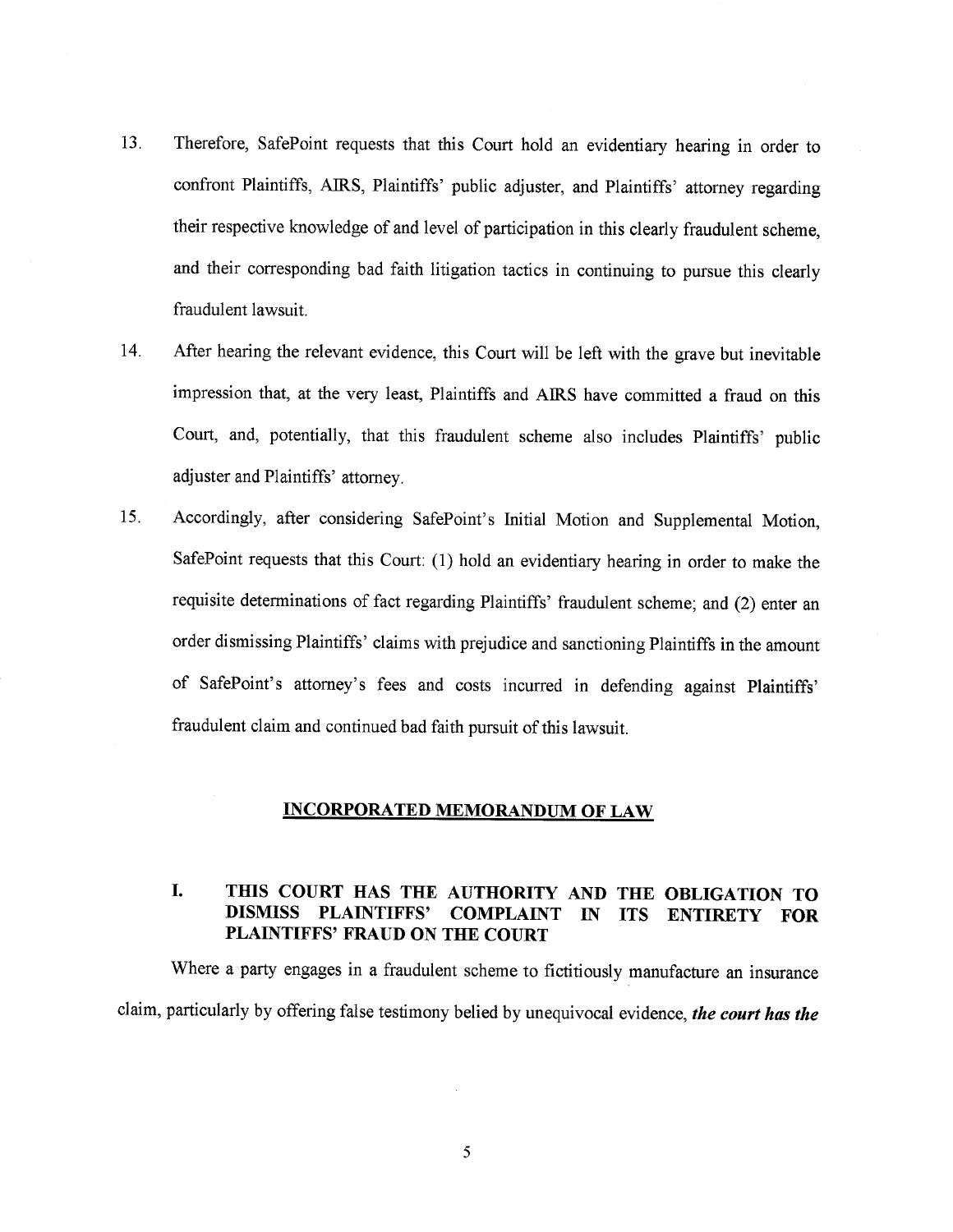inherent authority and the obligation to dismiss the plaintiff's entire case with prejudice. See, e.g., Hanono v. Murphy, 723 So. 2d 892, 896 (Fla. 3d DCA 1998). In Hanono v. Murphy, the court reversed the trial judge for not dismissing the plaintiff's case with prejudice where unequivocal evidence demonstrated that Plaintiff had committed perjury. In so holding, the Hanono Court stated:

> Our courts have often recognized and enforced the principte that a party who has been guilty of fraud or misconduct in the prosecution or defense of a civil proceeding should not be permitted to continue to employ the very institution it has subverted to achieve her ends. Carter v. Carter, 88 So. 2d 153, 157 (Fla. 1956)("It is offensive to our sense of right that a wrongdoer be allowed to exploit his wrongs to the injury of another and to the profit of himself."); Ashwood v. Patterson, 49 So. 2d 848, 850 (Fla. 1951)(stating "fundamental equitable principle that 'no one shall be permitted to profit by his own fraud, or take advantage of his own wrong, or found any claim upon his own iniquity, or profit by his own crime"'); Cox v. Burke,706 So. 2d 43, 47 (Fla. 5th DCA 1998)("Where a party lies about matters pertinent to his own claim . . . and perpetrates a fraud that permeates the entire proceeding, dismissal of the whole case is proper."); Figgie Int'l, Inc. v. Alderman, 698 So. 2d 563 (Fla. 3d DCA 1997)(affirming entry of default against party which had destroyed evidence and presented false testimony), review dismissed, 703 So. 2d 476 (Fla. 1997); Mendez v. Blanco, 665 So. 2d lI49 (Fla. 3d DCA 1996)(affirming dismissal of claim where plaintiff repeatedly lied under oath at deposition);  $O'V$ ahey v. Miller, 644 So. 2d 550, 550 (Fla. 3d DCA 1994)(affirming dismissal of claim based upon established perjury of plaintiff which represented serious misconduct and "an obvious affront to the administration of justice"), review denied, 654 So. 2d 919 (Fla. 1995); Kornblum v. Schneider, 609 So. 2d 138 (Fla. 4th DCA 1992)(trial court has inherent authority to dismiss entire action for fraud which permeates the proceedings); Horjales v. Loeb, 291 So. 2d 92, 93 (Fla. 3d DCA 1974)("One who engages in a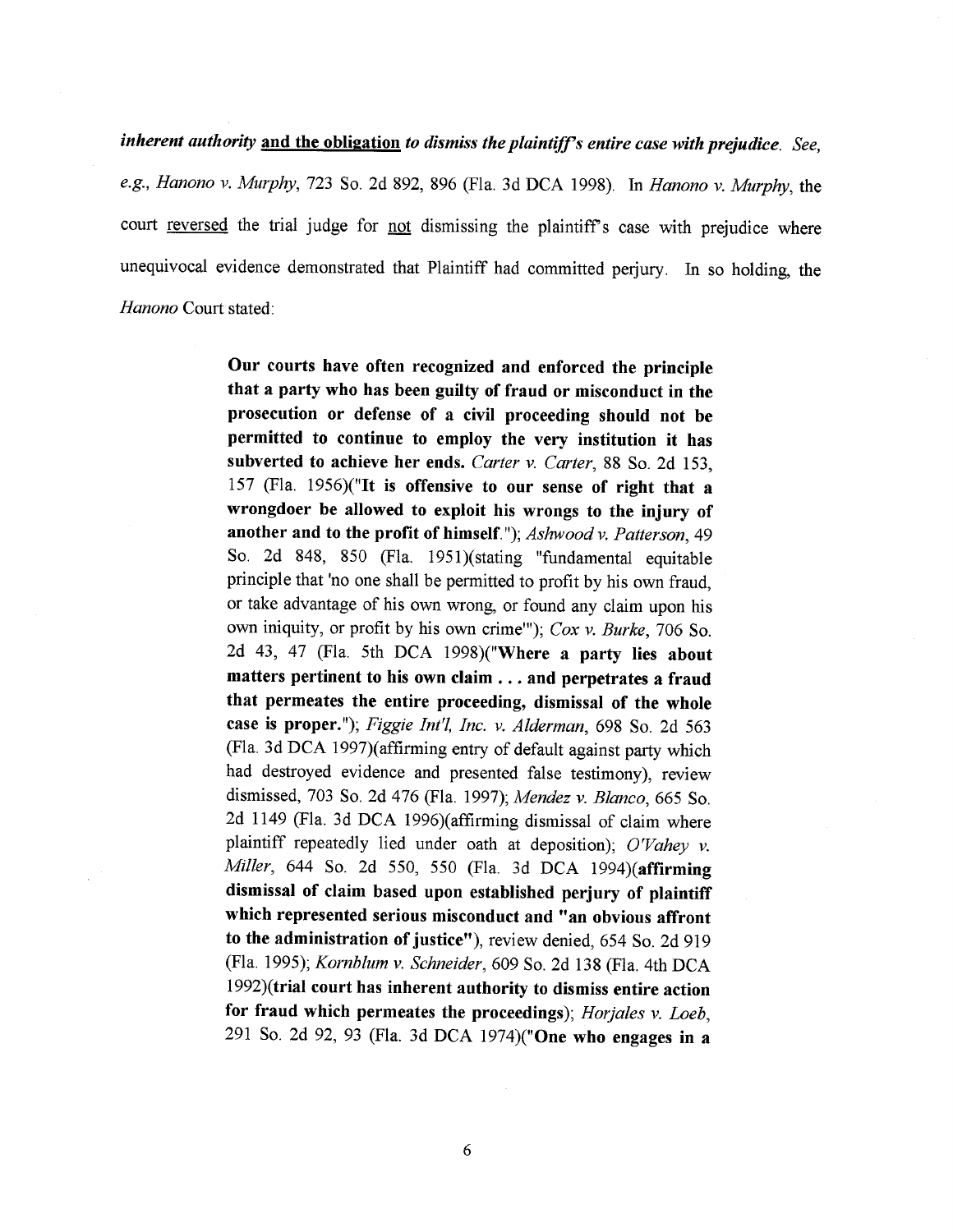fraudulent scheme forfeits all right to the prosecution of <sup>a</sup> lawsuit."); see also Fair v. Tampa Elec. Co., 158 Fla. 15, 27 So. 2d 514 (1946); *Fagan v. Powell*, 237 So. 2d at 579. We can think of no situation which more aptly justifies and requires this result.

It is true that these cases are approvals of rulings which, unlike the one below, imposed the ultimate penalty in the exercise of the trial court's discretion. We must conclude, however, that the trial judge abused that discretion in not doing so in the present, extreme set of facts. This was the case in Hazel-Atlas Glass Co. v. Hartford-Empire Co., 322 U.S. 238, 64 S. Ct. 997, 88 L. Ed. 1250 (1944), perhaps the most important case in this sensitive area of the law. There, eloquently speaking through Justice Black, the Supreme Court reversed a determination of the Third Circuit Court Of Appeals that a party's fraudulent conduct in securing a prior appellate opinion did not justify setting the decision aside, holding that it had "both the duty and the power" [e.s.] to do so. Hazel-Atlas Glass Co.,322 U.S. at 250-51,64 S. Ct. at 1003,88 L. Ed. 1250. Savino v. Florida Drive In Theatre Management, Inc., 697 So. 2d 1011, 1012 (Fla. 4th DCA 1997) similarly states:

> We recognized in Kornblum v. Schneíder, 609 So. 2d 138, 139 (Fla. 4th DCA 1992\, that where <sup>a</sup> party perpetrates a fraud on the court which permeates the entire proceedings, dismissal of the entire case is proper. Appellant lied about matters which went to the heart of his claim on damages. These repeated fabrications undermined the integrity of his entire action. We believe that the trial court has the right and oblieation to deter fraudulent claims from proceeding in court. [e.s.]

A proper allegiance to our system of justice and a proper respect for our own role in preserving its sanctity mandate the conclusion that Murphy has forfeited his right to proceed.

Accordingly, the judgment below is reversed and the cause remanded with directions to dismiss it with prejudice.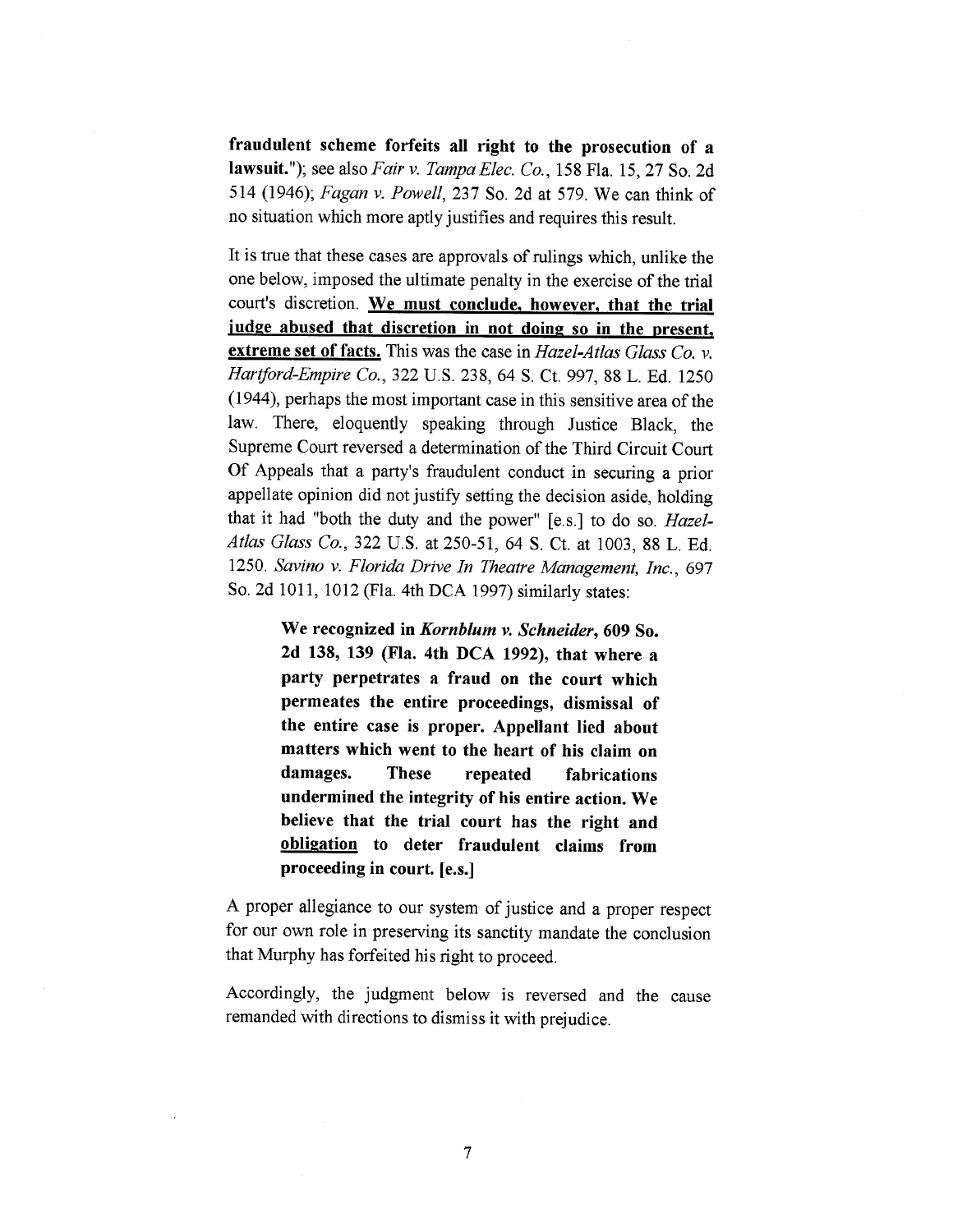Hanono v. Murphy, 723 So. 2d 892, 895-96 (Fla. 3d DCA 1998) (emphasis added); see also Metro. Dade Cty. v. Martinsen, 736 So. 2d 794, 794 (Fla. 3d DCA 1999) (reversing judgment and holding that the trial court abused its discretion in failing to dismiss the case based on plaintiff's untruthful sworn statements); Savino v. Fla. Drive In Theatre Mgmt., 697 So. 2d 1011, 1012 (Fla. 4th DCA 1997) ("Appellant lied about matters which went to the heart of his claim on damages. These repeated fabrications undermined the integrity of his entire action. We believe that the trial court has the right and obligation to deter fraudulent claims from proceeding in court."); Jimenez v. Ortega, 179 So. 3d 483, 488-89 (Fla. 5th DCA 2015) (holding that trial court abused its discretion in failing to sanction the plaintiff for his lies despite the fact the plaintiff subsequently retracted these lies and "came clean").

Where a party provides false testimony, Florida law provides that the entire case is properly dismissed with prejudice if the court conducts an evidentiary hearing and finds that the plaintiff provided an insuffrcient explanation as to false testimony given on a central issue in the case. See, e.g., Ramey v. Haverty Furniture Cos., 993 So. 2d 1014, 1020 (Fla. 2d DCA 2008); see also Pino v. Bank of N.Y., 121 So. 3d 23, 39 n.12 (Fla. 2013) (specifically noting that the Ramey Court "affirmed the trial court's dismissal of plaintiffs action based on fraud on the court where plaintiff 'provided intentionally false deposition testimony and interrogatory answers' "). For example, in Ramey v. Haverty Furniture, the Court affirmed the trial court's dismissal of plaintiffs action based on fraud on the court where the plaintiff "provided intentionally false deposition testimony and interrogatory answers" that "directly related to the central issue in the case" and "unfairly hamper[ ] the presentation of the opposing party's . . . defense." Ramey v. Haverty Furniture Cos., 993 So. 2d 1014, 1020-21 (Fla. 2d DCA 2008) (citations omitted). In its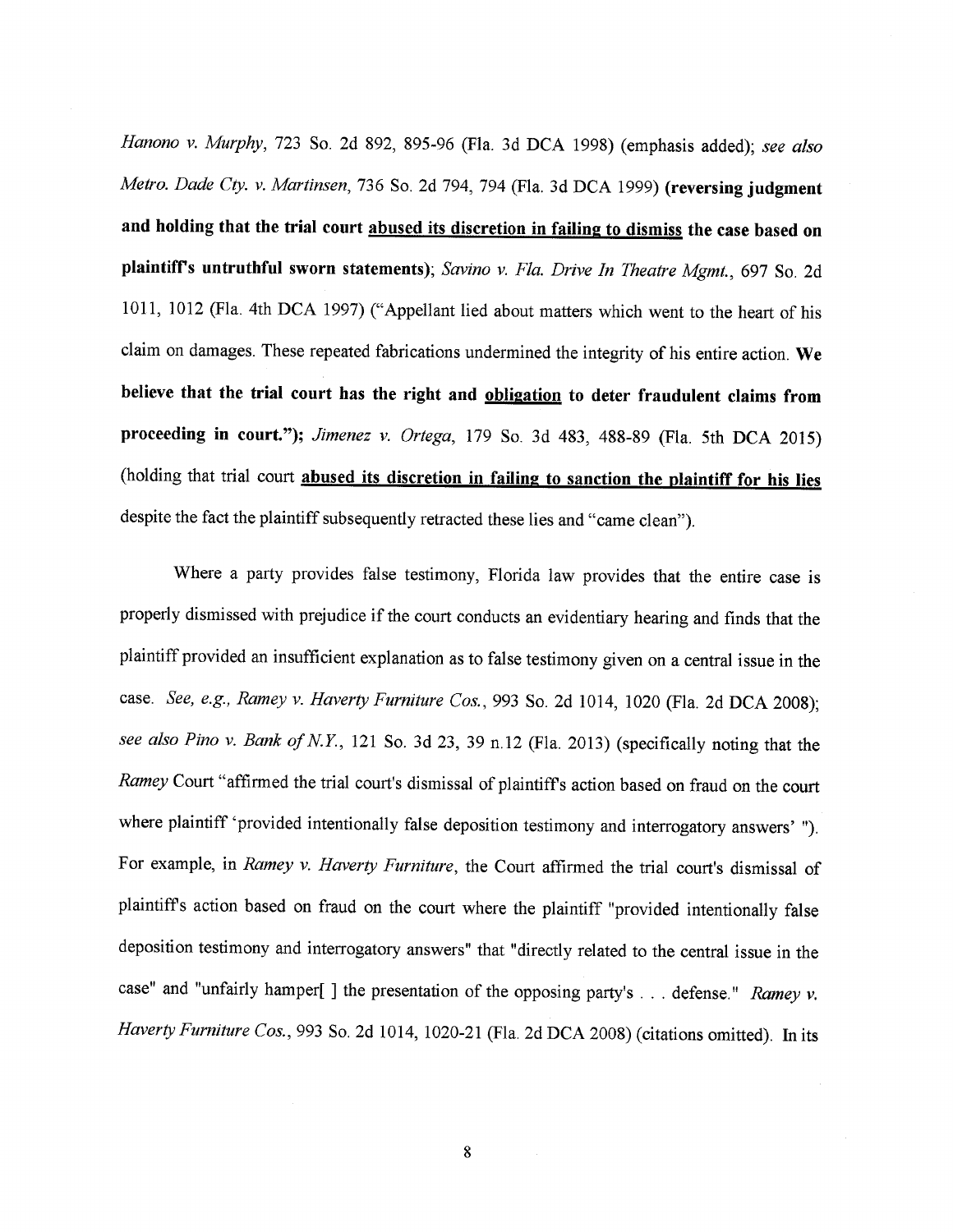holding, the Ramey Court focused on the fact that the plaintiff clearly lied throughout discovery. 1d. Moreover, the Ramey Court easily distinguished all case law suggested to be inapposite to its holding because the trial court conducted an evidentiary hearing where the plaintiff was provided an opportunity to attempt to explain his obvious lies, stating:

> The Rameys place unwarranted reliance on various cases which have set aside trial court dismissal orders entered for fraud on the court. These cases are readily distinguishable from the instant case. Some of the cases are distinguishable because they involved the circumstance that the trial court failed to conduct an evidentiary hearing and thus lacked a sufficient evidentiary basis for determining that fraud on the court had occurred. See Howard, 959 So. 2d at 310; Myrick, 932 So. 2d at 392; Jacob, 840 So. 2d at Il70; Tri Star Invs.,407 So, 2d at 293; Gehrmann v. City of Orlando,962 So. 2d 1059 (Fla. 5th DCA 2007). Certain cases are distinguishable because they presented circumstances that were ambiguous and thus provided no warrant for concluding that <sup>a</sup> clear showing of fraud had been made. See Laschke, 872 So. 2d at 346; Gehrmann, 962 So. 2d at 1060-61; Amato v. Intindola, 854 So. 2d 812 (Fla. 4th DCA 2003). And some of the cases are distinguishable on the ground that they involved misrepresentations that related to collateral matters rather than to the core of the case. See Howard, 959 So. 2d at 314; Laschke, 872 So. 2d at 345-46; Kirby v. Adkins, 582 So. 2d 1209 (Fla. 5th DCA 1991); Parham v. Kohler, 134 So. 2d 274 (Fla. 3d DCA 1961).

> Here, the record unequivocally supports the trial court's determination that Mr. Ramey provided intentionally false deposition testimony and interrogatory answers. Mr. Ramey was given a full opportunity at the evidentiary hearing to explain the discrepancies between his sworn responses in discovery and the pertinent medical records. The trial court rejected the explanation offered by Mr. Ramey and concluded that Mr. Ramey's statements in discovery concerning his prior medical treatment were "clearly . . . lie[sì, which lie[s] [were] stated under oath on numerous occasions." There is nothing

> > 9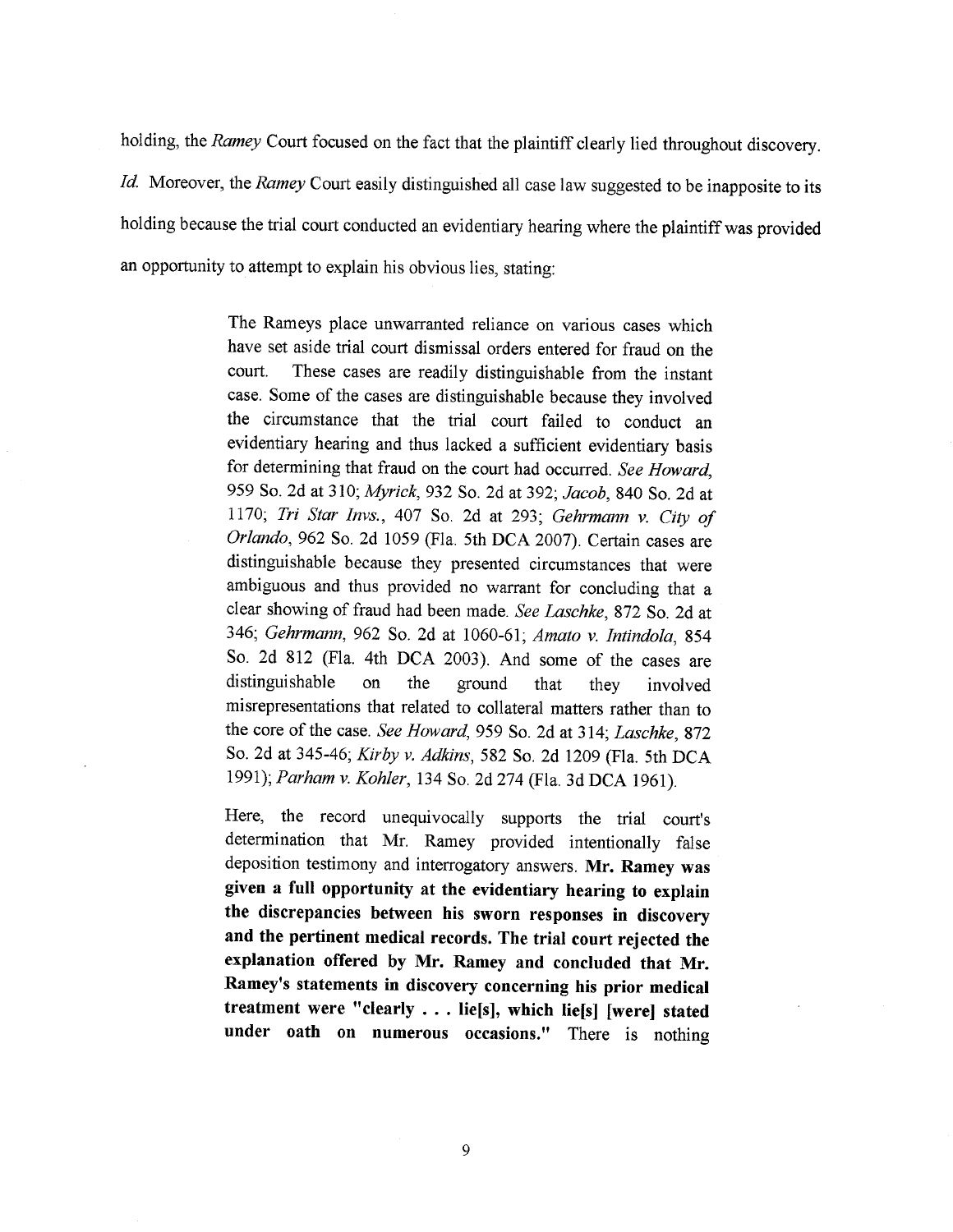ambiguous about the circumstances presented here: Mr. Ramey's dishonesty was blatant. And his dishonesty went right to the heart of the case. In such circumstances, "the need to maintain [the] institutional integrity [of the judicial system] and the desirability of deterring future misconduct" strongly support resort to the severe sanction of dismissal. Aoude, 892 F. 2d at 1118.

In providing perjurious testimony, Mr. Ramey engaged in highly culpable misconduct. "Perjury, regardless of the setting, is a serious offense that results in incalculable harm to the functioning and integrity of the legal system as well as to private individuals." United States v. Holland, 22 F.3d 1040, 1047 (11th Cir. 1994). "[T]ampering with the administration of justice in the manner indisputably shown here involves far more than an injury to a single litigant. It is a wrong against the institutions set up to protect and safeguard the public, institutions in which fraud cannot complacently be tolerated consistently with the good order of society." Hazel-Atlas Glass Co. v. Hartford-Empire Co., 322 U.S. 238, 246, 64 S. Ct. 997, 88 L. Ed. 1250, 1944 Dec. Comm'r Pat. 675 (1944), receded from on other grounds by Standard Oil Co. of Cal. v. United States, 429 U.S. 17, 97 S. Ct. 31, 50 L. Ed. 2d 21 (1976).

Ramey v. Haverty Furniture Cos., 993 So. 2d 1014, 1020-21 (Fla. 2d DCA 2008) (emphasis added).

Therefore, based on the damning evidence provided by SafePoint in its Initial Motion and Supplemental Motion, SafePoint requests that this Court properly conduct an evidentiary hearing, and, after making the necessary determinations, exercise its inherent authority and obligation to dismiss Plaintiffs' Complaint with prejudice for their blatantly fraudulent scheme.

il. SAFEPOINT IS ALSO ENTITLED TO RECOVER ATTORNEY'S FEES AND COSTS REPRESETING ITS ACTUAL LOSS SUSTAINED IN DEFENDING AGAINST SUCH BAD FAITH CONDUCT OF PLAINTIFFS IN CONTINUING TO PURSUE THIS FRAUDULENT LAWSUIT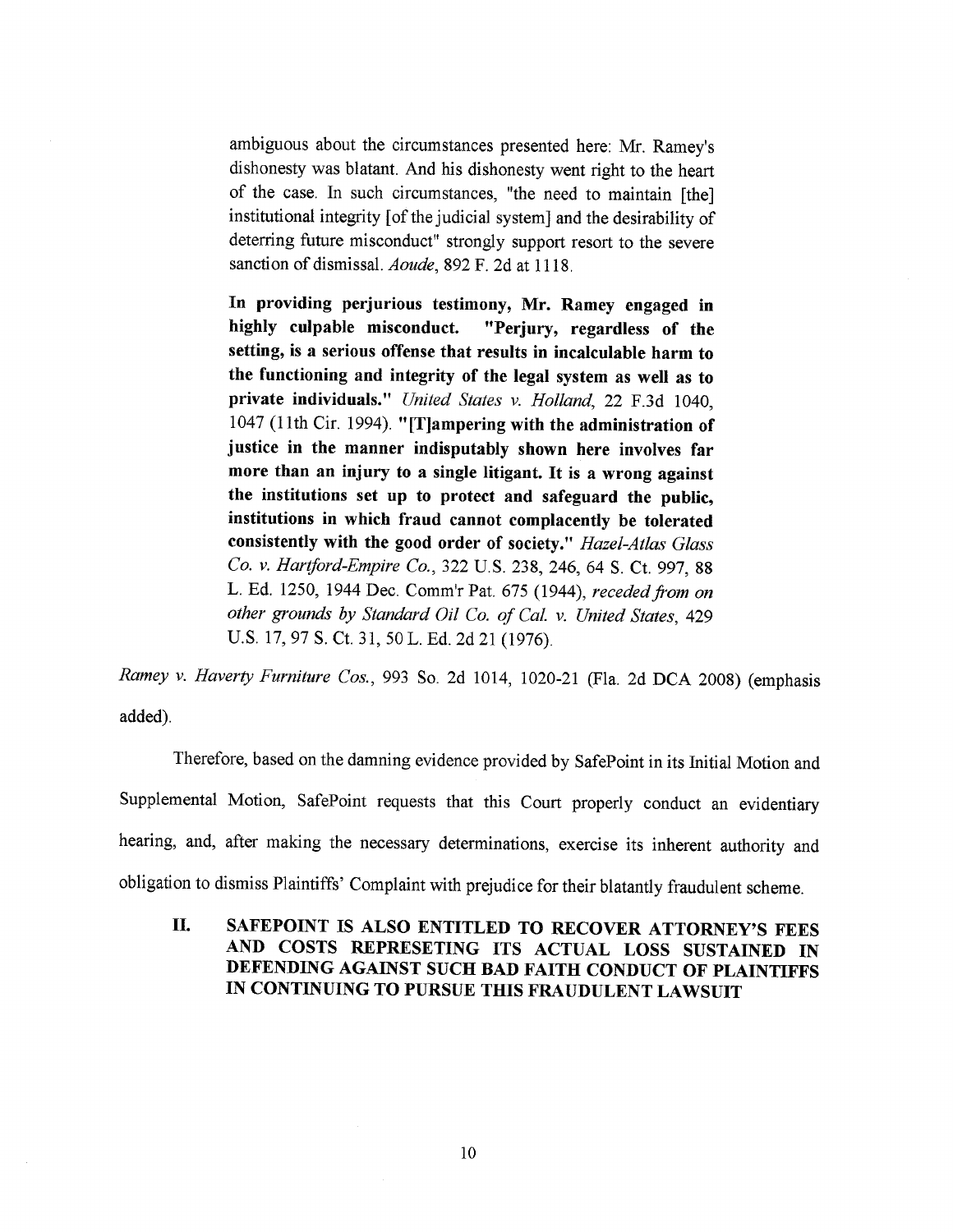In addition to dismissing Plaintiffs' entire lawsuit for fraud on the court, Florida law provides that a defendant is also entitled to recover its attomey's fees and costs representing its actual loss incurred in defending against such bad faith conduct by Plaintiffs in continuing to vexatiously pursue a fraudulent lawsuit. See Sky Dev., Inc. v. Vistaview Dev., Inc., 41 So. 3d 9I8, 920 (Fla. 3d DCA 2010) (affirming dismissal with prejudice and award of defendant's attorney's fees because the plaintiffs misconduct was certainly a "blatant showing of fraud, pretense, collusion or other similar wrongdoing."); Pena v. Citizens Prop. Ins. Co., 88 So. 3d 965, 968 (Fla. 2d DCA 2012) (awarding fees and costs expended by defendant insurer from the filing of the complaint through dismissal because of the plaintiffs' fraud on the court, which necessitated efforts by the defendant insurer to expose the plaintiffs' fraud); Moakley v. Smallwood, 826 So. 2d 221, 224 (Fla. 2002) ("This Court and other courts in this state have recognized that attorney's fees can be awarded in situations where one party has acted vexatiously or in bad faith."); Heiny v. Heiny, 113 So. 3d 897, 903 (Fla. 2d DCA 2013) (A trial judge has inherent authority to award fees as a result of the bad faith conduct of an attorney or litigant but the amount of the award of attorneys' fees must be directly related to the attorneys' fees and costs that the opposing party has incurred as a result of the specific bad faith conduct of the attorney or litigant.).

SafePoint has incurred quite large expenses in defending against this fraudulent claim and litigation that was obviously pursued completely in bad faith. Therefore, SafePoint requests that this Court hold an evidentiary hearing and find that Plaintiffs have pursued this litigation fraudulently, vexatiously, and in bad faith, thereby necessitating an award of Safepoint's attorney's fees and costs for this entire lawsuit.

11